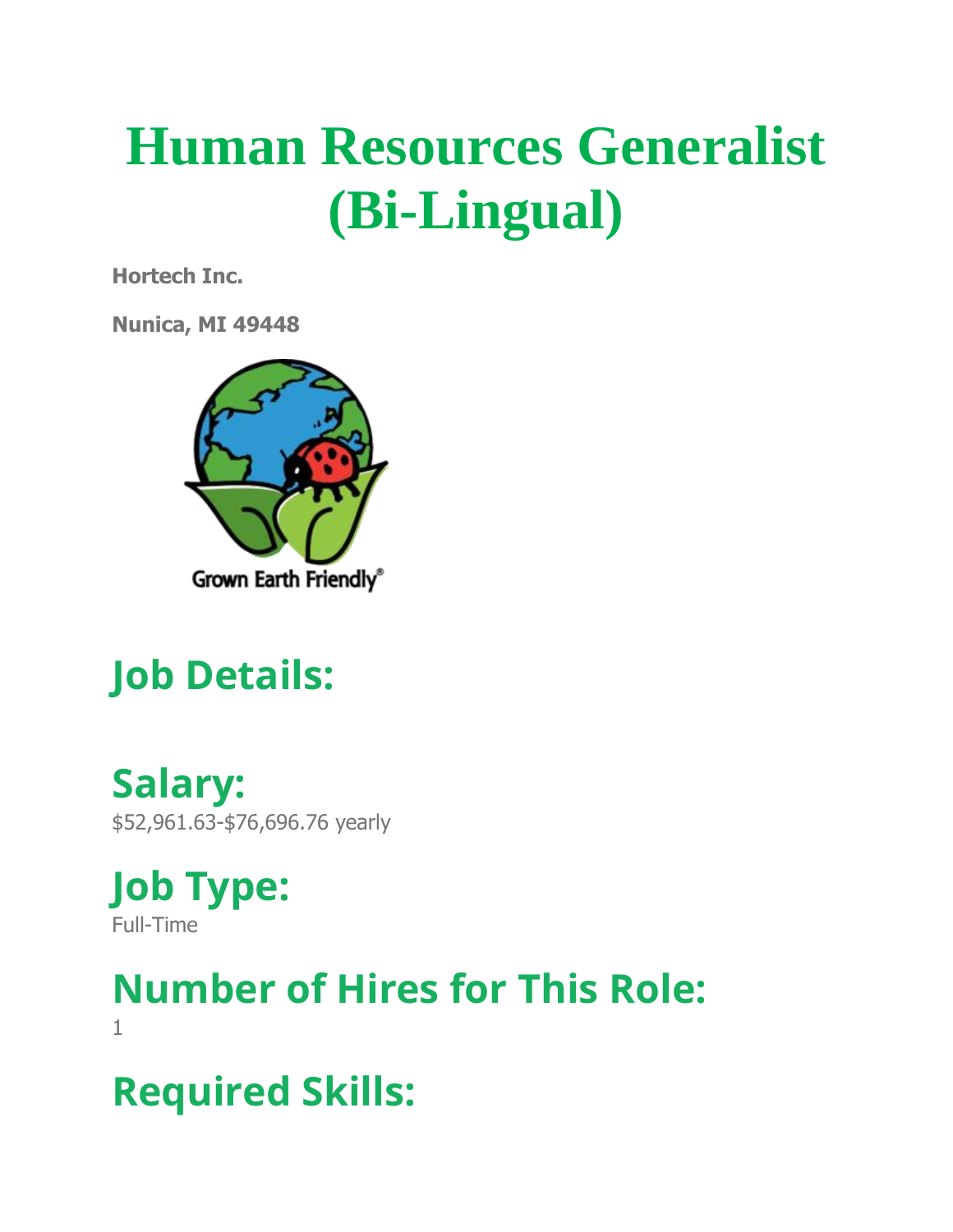- Mission Driven-Hard working, helpful, thoughtful, team oriented and compelled to do what is right for others, the environment and for the world.
- Bilingual in speaking, writing and translating Spanish and English.
- BA in Human Resources, Business Administration, Spanish and Business, Psychology, or equivalent education and experience.
- Interest in plants, outdoors, people, wellness.
- Strong math and writing skills.
- Excellent interpersonal and leadership skills.
- Ability to use Microsoft Suite programs.
- Valid driver's license.

#### **Essential Functions:**

Manages HR functions related to:

- Recruiting, interviewing, hiring, and training
- Payroll, compensation, and piecework pay
- Time and attendance
- Onboarding new hires
- Employee evaluations
- Benefits, policies, and safety
- Department budget

#### **Benefits:**

- $\cdot$  401 (k) matching
- Dental Insurance
- Disability Insurance
- Employee Assistance Program
- Employee Discount
- Health Insurance
- Health Savings Account
- Paid Time Off
- Referral Program